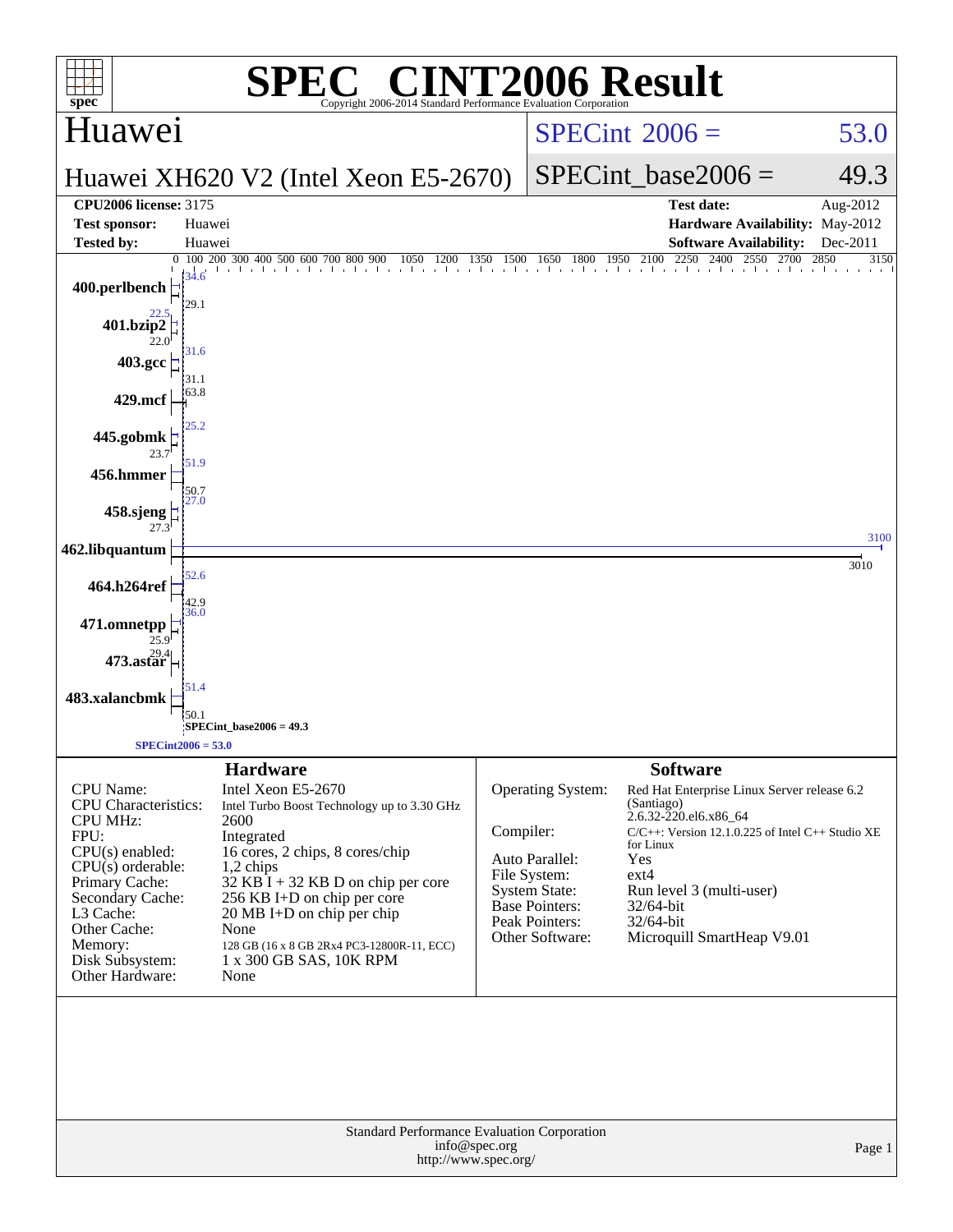

### Huawei

## $SPECint2006 = 53.0$  $SPECint2006 = 53.0$

Huawei XH620 V2 (Intel Xeon E5-2670)

SPECint base2006 =  $49.3$ 

**[CPU2006 license:](http://www.spec.org/auto/cpu2006/Docs/result-fields.html#CPU2006license)** 3175 **[Test date:](http://www.spec.org/auto/cpu2006/Docs/result-fields.html#Testdate)** Aug-2012

**[Test sponsor:](http://www.spec.org/auto/cpu2006/Docs/result-fields.html#Testsponsor)** Huawei **[Hardware Availability:](http://www.spec.org/auto/cpu2006/Docs/result-fields.html#HardwareAvailability)** May-2012 **[Tested by:](http://www.spec.org/auto/cpu2006/Docs/result-fields.html#Testedby)** Huawei **[Software Availability:](http://www.spec.org/auto/cpu2006/Docs/result-fields.html#SoftwareAvailability)** Dec-2011

### **[Results Table](http://www.spec.org/auto/cpu2006/Docs/result-fields.html#ResultsTable)**

|                  | <b>Base</b>                                                                                              |              |                |       |                |       | <b>Peak</b>    |              |                |              |                |              |  |
|------------------|----------------------------------------------------------------------------------------------------------|--------------|----------------|-------|----------------|-------|----------------|--------------|----------------|--------------|----------------|--------------|--|
| <b>Benchmark</b> | <b>Seconds</b>                                                                                           | <b>Ratio</b> | <b>Seconds</b> | Ratio | <b>Seconds</b> | Ratio | <b>Seconds</b> | <b>Ratio</b> | <b>Seconds</b> | <b>Ratio</b> | <b>Seconds</b> | <b>Ratio</b> |  |
| 400.perlbench    | 335                                                                                                      | 29.1         | 336            | 29.1  | 335            | 29.2  | 282            | 34.7         | 282            | 34.6         | 282            | 34.6         |  |
| 401.bzip2        | 441                                                                                                      | 21.9         | 439            | 22.0  | 439            | 22.0  | 430            | 22.5         | 429            | 22.5         | 430            | 22.5         |  |
| $403.\text{gcc}$ | 259                                                                                                      | 31.1         | 259            | 31.1  | 259            | 31.1  | 255            | 31.6         | 255            | 31.6         | 255            | 31.6         |  |
| $429$ .mcf       | 143                                                                                                      | 63.8         | 143            | 63.8  | 142            | 64.2  | 143            | 63.8         | 143            | 63.8         | 142            | 64.2         |  |
| $445$ .gobmk     | 443                                                                                                      | 23.7         | 443            | 23.7  | 444            | 23.6  | 416            | 25.2         | 416            | 25.2         | 416            | 25.2         |  |
| $456.$ hmmer     | 184                                                                                                      | 50.7         | 184            | 50.7  | 184            | 50.8  | 180            | 51.9         | <b>180</b>     | <u>51.9</u>  | 180            | 51.9         |  |
| $458$ .sjeng     | 444                                                                                                      | 27.3         | 444            | 27.2  | 444            | 27.3  | 449            | 27.0         | 449            | 26.9         | 448            | 27.0         |  |
| 462.libquantum   | 6.88                                                                                                     | 3010         | 6.88           | 3010  | 6.88           | 3010  | 6.68           | 3100         | 6.69           | 3100         | 6.68           | 3100         |  |
| 464.h264ref      | 517                                                                                                      | 42.8         | 516            | 42.9  | 515            | 43.0  | 421            | 52.5         | 421            | 52.6         | 421            | 52.6         |  |
| 471.omnetpp      | 241                                                                                                      | 26.0         | 242            | 25.9  | 241            | 25.9  | 174            | 36.0         | 173            | 36.2         | 173            | 36.0         |  |
| $473$ . astar    | 238                                                                                                      | 29.5         | 241            | 29.2  | 238            | 29.4  | 238            | 29.5         | 241            | 29.2         | 238            | 29.4         |  |
| 483.xalancbmk    | 137                                                                                                      | 50.4         | 141            | 49.0  | 138            | 50.1  | 134            | 51.3         | 133            | 51.8         | 134            | 51.4         |  |
|                  | Results appear in the order in which they were run. Bold underlined text indicates a median measurement. |              |                |       |                |       |                |              |                |              |                |              |  |

### **[Operating System Notes](http://www.spec.org/auto/cpu2006/Docs/result-fields.html#OperatingSystemNotes)**

 Stack size set to unlimited using "ulimit -s unlimited" Transparent Huge Pages enabled with: echo always > /sys/kernel/mm/redhat\_transparent\_hugepage/enabled Select only test related files when installing the operating system

### **[Platform Notes](http://www.spec.org/auto/cpu2006/Docs/result-fields.html#PlatformNotes)**

 BIOS configuration: Intel Hyper-Threading set to Disabled Set Power Efficiency Mode to Performance Sysinfo program /spec/config/sysinfo.rev6800 \$Rev: 6800 \$ \$Date:: 2011-10-11 #\$ 6f2ebdff5032aaa42e583f96b07f99d3 running on RH62-rebuild Mon Aug 20 08:55:27 2012 This section contains SUT (System Under Test) info as seen by some common utilities. To remove or add to this section, see: <http://www.spec.org/cpu2006/Docs/config.html#sysinfo> From /proc/cpuinfo model name : Intel(R) Xeon(R) CPU E5-2670 0 @ 2.60GHz 2 "physical id"s (chips) 16 "processors" cores, siblings (Caution: counting these is hw and system dependent. The following excerpts from /proc/cpuinfo might not be reliable. Use with caution.) cpu cores : 8 siblings : 8 Continued on next page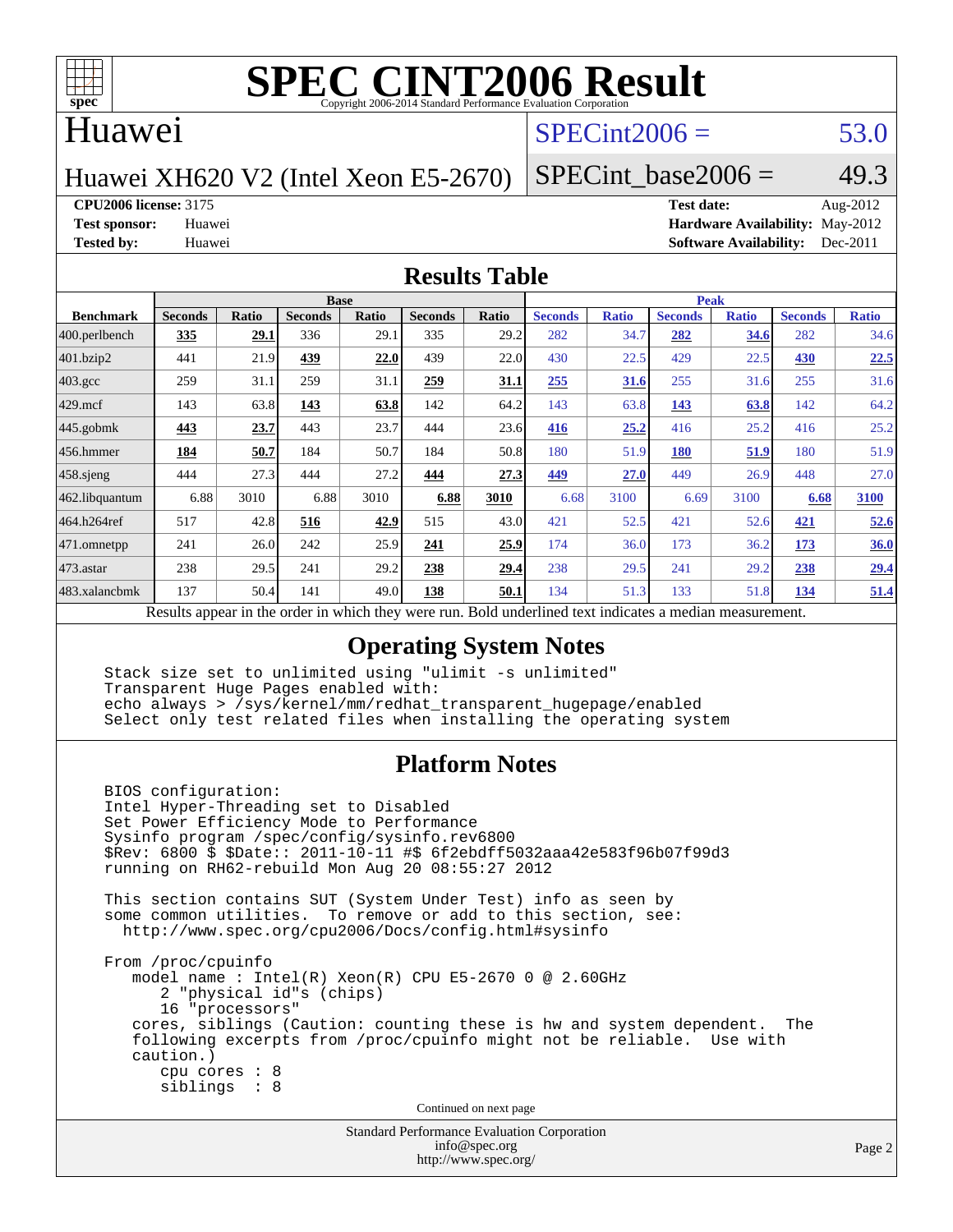

### Huawei

 $SPECint2006 = 53.0$  $SPECint2006 = 53.0$ 

Huawei XH620 V2 (Intel Xeon E5-2670)

SPECint base2006 =  $49.3$ 

**[CPU2006 license:](http://www.spec.org/auto/cpu2006/Docs/result-fields.html#CPU2006license)** 3175 **[Test date:](http://www.spec.org/auto/cpu2006/Docs/result-fields.html#Testdate)** Aug-2012 **[Test sponsor:](http://www.spec.org/auto/cpu2006/Docs/result-fields.html#Testsponsor)** Huawei **[Hardware Availability:](http://www.spec.org/auto/cpu2006/Docs/result-fields.html#HardwareAvailability)** May-2012 **[Tested by:](http://www.spec.org/auto/cpu2006/Docs/result-fields.html#Testedby)** Huawei **[Software Availability:](http://www.spec.org/auto/cpu2006/Docs/result-fields.html#SoftwareAvailability)** Dec-2011

### **[Platform Notes \(Continued\)](http://www.spec.org/auto/cpu2006/Docs/result-fields.html#PlatformNotes)**

 physical 0: cores 0 1 2 3 4 5 6 7 physical 1: cores 0 1 2 3 4 5 6 7 cache size : 20480 KB

From /proc/meminfo<br>MemTotal: 132124032 kB HugePages\_Total: 0<br>Hugepagesize: 2048 kB Hugepagesize:

 From /etc/\*release\* /etc/\*version\* redhat-release: Red Hat Enterprise Linux Server release 6.2 (Santiago) system-release: Red Hat Enterprise Linux Server release 6.2 (Santiago) system-release-cpe: cpe:/o:redhat:enterprise\_linux:6server:ga:server

 uname -a: Linux RH62-rebuild 2.6.32-220.el6.x86\_64 #1 SMP Wed Nov 9 08:03:13 EST 2011 x86\_64 x86\_64 x86\_64 GNU/Linux

run-level 3 Aug 20 08:54

 SPEC is set to: /spec Filesystem Type Size Used Avail Use% Mounted on /dev/sda1 ext4 289G 133G 141G 49% /

Additional information from dmidecode:

(End of data from sysinfo program)

### **[General Notes](http://www.spec.org/auto/cpu2006/Docs/result-fields.html#GeneralNotes)**

Environment variables set by runspec before the start of the run: KMP\_AFFINITY = "granularity=fine,compact,0,1" LD\_LIBRARY\_PATH = "/spec/libs/32:/spec/libs/64" OMP\_NUM\_THREADS = "16"

 Binaries compiled on a system with 1x Core i7-860 CPU + 8GB memory using RHEL5.5

### **[Base Compiler Invocation](http://www.spec.org/auto/cpu2006/Docs/result-fields.html#BaseCompilerInvocation)**

[C benchmarks](http://www.spec.org/auto/cpu2006/Docs/result-fields.html#Cbenchmarks): icc  $-m64$ 

[C++ benchmarks:](http://www.spec.org/auto/cpu2006/Docs/result-fields.html#CXXbenchmarks) [icpc -m64](http://www.spec.org/cpu2006/results/res2012q3/cpu2006-20120904-24403.flags.html#user_CXXbase_intel_icpc_64bit_fc66a5337ce925472a5c54ad6a0de310)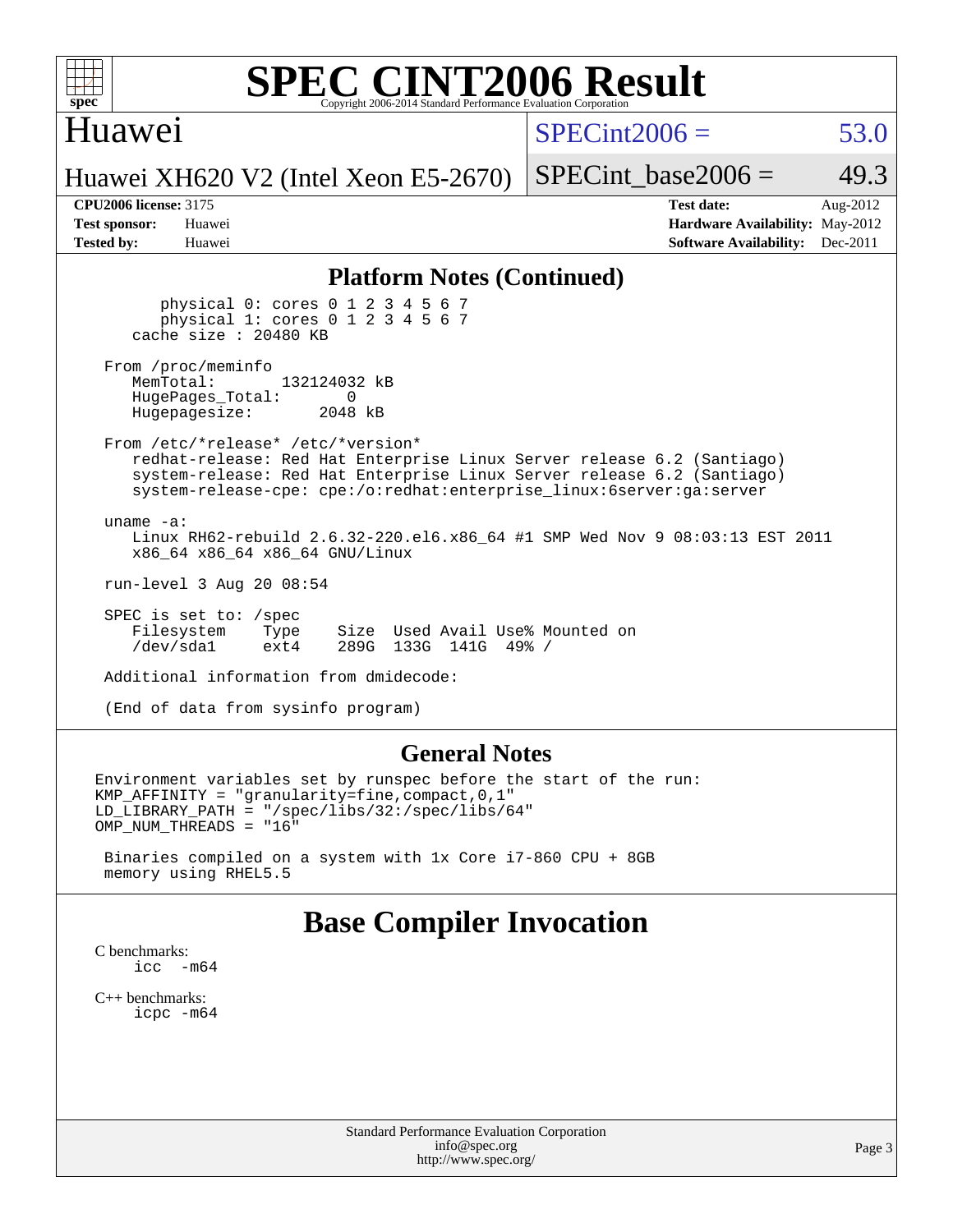

### Huawei

 $SPECint2006 = 53.0$  $SPECint2006 = 53.0$ 

Huawei XH620 V2 (Intel Xeon E5-2670)

SPECint base2006 =  $49.3$ 

**[CPU2006 license:](http://www.spec.org/auto/cpu2006/Docs/result-fields.html#CPU2006license)** 3175 **[Test date:](http://www.spec.org/auto/cpu2006/Docs/result-fields.html#Testdate)** Aug-2012 **[Test sponsor:](http://www.spec.org/auto/cpu2006/Docs/result-fields.html#Testsponsor)** Huawei **[Hardware Availability:](http://www.spec.org/auto/cpu2006/Docs/result-fields.html#HardwareAvailability)** May-2012 **[Tested by:](http://www.spec.org/auto/cpu2006/Docs/result-fields.html#Testedby)** Huawei **[Software Availability:](http://www.spec.org/auto/cpu2006/Docs/result-fields.html#SoftwareAvailability)** Dec-2011

### **[Base Portability Flags](http://www.spec.org/auto/cpu2006/Docs/result-fields.html#BasePortabilityFlags)**

 400.perlbench: [-DSPEC\\_CPU\\_LP64](http://www.spec.org/cpu2006/results/res2012q3/cpu2006-20120904-24403.flags.html#b400.perlbench_basePORTABILITY_DSPEC_CPU_LP64) [-DSPEC\\_CPU\\_LINUX\\_X64](http://www.spec.org/cpu2006/results/res2012q3/cpu2006-20120904-24403.flags.html#b400.perlbench_baseCPORTABILITY_DSPEC_CPU_LINUX_X64) 401.bzip2: [-DSPEC\\_CPU\\_LP64](http://www.spec.org/cpu2006/results/res2012q3/cpu2006-20120904-24403.flags.html#suite_basePORTABILITY401_bzip2_DSPEC_CPU_LP64) 403.gcc: [-DSPEC\\_CPU\\_LP64](http://www.spec.org/cpu2006/results/res2012q3/cpu2006-20120904-24403.flags.html#suite_basePORTABILITY403_gcc_DSPEC_CPU_LP64) 429.mcf: [-DSPEC\\_CPU\\_LP64](http://www.spec.org/cpu2006/results/res2012q3/cpu2006-20120904-24403.flags.html#suite_basePORTABILITY429_mcf_DSPEC_CPU_LP64) 445.gobmk: [-DSPEC\\_CPU\\_LP64](http://www.spec.org/cpu2006/results/res2012q3/cpu2006-20120904-24403.flags.html#suite_basePORTABILITY445_gobmk_DSPEC_CPU_LP64) 456.hmmer: [-DSPEC\\_CPU\\_LP64](http://www.spec.org/cpu2006/results/res2012q3/cpu2006-20120904-24403.flags.html#suite_basePORTABILITY456_hmmer_DSPEC_CPU_LP64) 458.sjeng: [-DSPEC\\_CPU\\_LP64](http://www.spec.org/cpu2006/results/res2012q3/cpu2006-20120904-24403.flags.html#suite_basePORTABILITY458_sjeng_DSPEC_CPU_LP64) 462.libquantum: [-DSPEC\\_CPU\\_LP64](http://www.spec.org/cpu2006/results/res2012q3/cpu2006-20120904-24403.flags.html#suite_basePORTABILITY462_libquantum_DSPEC_CPU_LP64) [-DSPEC\\_CPU\\_LINUX](http://www.spec.org/cpu2006/results/res2012q3/cpu2006-20120904-24403.flags.html#b462.libquantum_baseCPORTABILITY_DSPEC_CPU_LINUX) 464.h264ref: [-DSPEC\\_CPU\\_LP64](http://www.spec.org/cpu2006/results/res2012q3/cpu2006-20120904-24403.flags.html#suite_basePORTABILITY464_h264ref_DSPEC_CPU_LP64) 471.omnetpp: [-DSPEC\\_CPU\\_LP64](http://www.spec.org/cpu2006/results/res2012q3/cpu2006-20120904-24403.flags.html#suite_basePORTABILITY471_omnetpp_DSPEC_CPU_LP64) 473.astar: [-DSPEC\\_CPU\\_LP64](http://www.spec.org/cpu2006/results/res2012q3/cpu2006-20120904-24403.flags.html#suite_basePORTABILITY473_astar_DSPEC_CPU_LP64) 483.xalancbmk: [-DSPEC\\_CPU\\_LP64](http://www.spec.org/cpu2006/results/res2012q3/cpu2006-20120904-24403.flags.html#suite_basePORTABILITY483_xalancbmk_DSPEC_CPU_LP64) [-DSPEC\\_CPU\\_LINUX](http://www.spec.org/cpu2006/results/res2012q3/cpu2006-20120904-24403.flags.html#b483.xalancbmk_baseCXXPORTABILITY_DSPEC_CPU_LINUX)

### **[Base Optimization Flags](http://www.spec.org/auto/cpu2006/Docs/result-fields.html#BaseOptimizationFlags)**

[C benchmarks](http://www.spec.org/auto/cpu2006/Docs/result-fields.html#Cbenchmarks):

[-xSSE4.2](http://www.spec.org/cpu2006/results/res2012q3/cpu2006-20120904-24403.flags.html#user_CCbase_f-xSSE42_f91528193cf0b216347adb8b939d4107) [-ipo](http://www.spec.org/cpu2006/results/res2012q3/cpu2006-20120904-24403.flags.html#user_CCbase_f-ipo) [-O3](http://www.spec.org/cpu2006/results/res2012q3/cpu2006-20120904-24403.flags.html#user_CCbase_f-O3) [-no-prec-div](http://www.spec.org/cpu2006/results/res2012q3/cpu2006-20120904-24403.flags.html#user_CCbase_f-no-prec-div) [-parallel](http://www.spec.org/cpu2006/results/res2012q3/cpu2006-20120904-24403.flags.html#user_CCbase_f-parallel) [-opt-prefetch](http://www.spec.org/cpu2006/results/res2012q3/cpu2006-20120904-24403.flags.html#user_CCbase_f-opt-prefetch) [-auto-p32](http://www.spec.org/cpu2006/results/res2012q3/cpu2006-20120904-24403.flags.html#user_CCbase_f-auto-p32)

[C++ benchmarks:](http://www.spec.org/auto/cpu2006/Docs/result-fields.html#CXXbenchmarks)

[-xSSE4.2](http://www.spec.org/cpu2006/results/res2012q3/cpu2006-20120904-24403.flags.html#user_CXXbase_f-xSSE42_f91528193cf0b216347adb8b939d4107) [-ipo](http://www.spec.org/cpu2006/results/res2012q3/cpu2006-20120904-24403.flags.html#user_CXXbase_f-ipo) [-O3](http://www.spec.org/cpu2006/results/res2012q3/cpu2006-20120904-24403.flags.html#user_CXXbase_f-O3) [-no-prec-div](http://www.spec.org/cpu2006/results/res2012q3/cpu2006-20120904-24403.flags.html#user_CXXbase_f-no-prec-div) [-opt-prefetch](http://www.spec.org/cpu2006/results/res2012q3/cpu2006-20120904-24403.flags.html#user_CXXbase_f-opt-prefetch) [-auto-p32](http://www.spec.org/cpu2006/results/res2012q3/cpu2006-20120904-24403.flags.html#user_CXXbase_f-auto-p32) [-Wl,-z,muldefs](http://www.spec.org/cpu2006/results/res2012q3/cpu2006-20120904-24403.flags.html#user_CXXbase_link_force_multiple1_74079c344b956b9658436fd1b6dd3a8a) [-L/smartheap -lsmartheap64](http://www.spec.org/cpu2006/results/res2012q3/cpu2006-20120904-24403.flags.html#user_CXXbase_SmartHeap64_5e654037dadeae1fe403ab4b4466e60b)

### **[Base Other Flags](http://www.spec.org/auto/cpu2006/Docs/result-fields.html#BaseOtherFlags)**

[C benchmarks](http://www.spec.org/auto/cpu2006/Docs/result-fields.html#Cbenchmarks):

403.gcc: [-Dalloca=\\_alloca](http://www.spec.org/cpu2006/results/res2012q3/cpu2006-20120904-24403.flags.html#b403.gcc_baseEXTRA_CFLAGS_Dalloca_be3056838c12de2578596ca5467af7f3)

## **[Peak Compiler Invocation](http://www.spec.org/auto/cpu2006/Docs/result-fields.html#PeakCompilerInvocation)**

[C benchmarks \(except as noted below\)](http://www.spec.org/auto/cpu2006/Docs/result-fields.html#Cbenchmarksexceptasnotedbelow):

icc  $-m64$ 

400.perlbench: [icc -m32](http://www.spec.org/cpu2006/results/res2012q3/cpu2006-20120904-24403.flags.html#user_peakCCLD400_perlbench_intel_icc_a6a621f8d50482236b970c6ac5f55f93)

445.gobmk: [icc -m32](http://www.spec.org/cpu2006/results/res2012q3/cpu2006-20120904-24403.flags.html#user_peakCCLD445_gobmk_intel_icc_a6a621f8d50482236b970c6ac5f55f93)

464.h264ref: [icc -m32](http://www.spec.org/cpu2006/results/res2012q3/cpu2006-20120904-24403.flags.html#user_peakCCLD464_h264ref_intel_icc_a6a621f8d50482236b970c6ac5f55f93)

[C++ benchmarks \(except as noted below\):](http://www.spec.org/auto/cpu2006/Docs/result-fields.html#CXXbenchmarksexceptasnotedbelow) [icpc -m32](http://www.spec.org/cpu2006/results/res2012q3/cpu2006-20120904-24403.flags.html#user_CXXpeak_intel_icpc_4e5a5ef1a53fd332b3c49e69c3330699)

473.astar: [icpc -m64](http://www.spec.org/cpu2006/results/res2012q3/cpu2006-20120904-24403.flags.html#user_peakCXXLD473_astar_intel_icpc_64bit_fc66a5337ce925472a5c54ad6a0de310)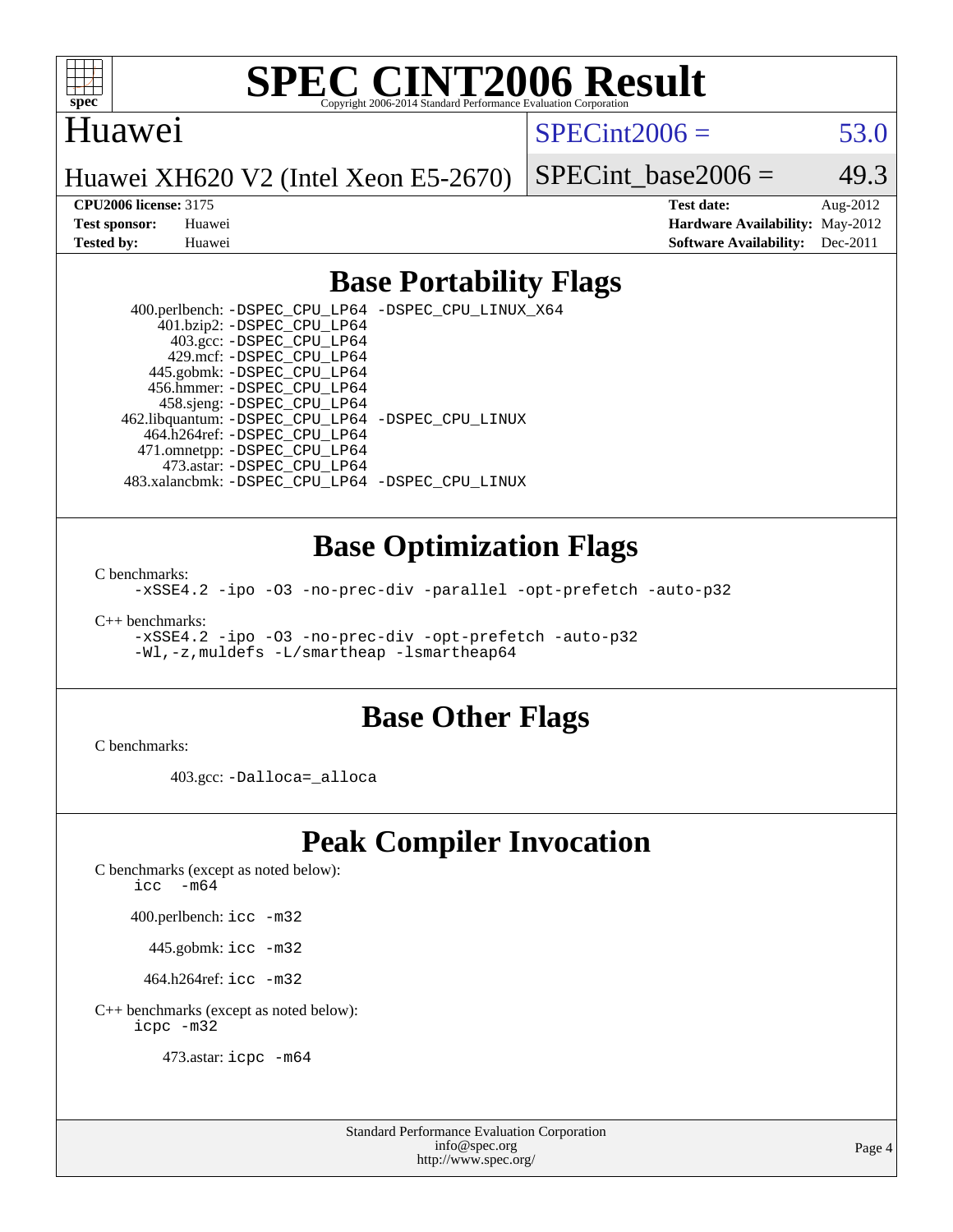

### Huawei

 $SPECint2006 = 53.0$  $SPECint2006 = 53.0$ 

Huawei XH620 V2 (Intel Xeon E5-2670)

SPECint base2006 =  $49.3$ 

**[CPU2006 license:](http://www.spec.org/auto/cpu2006/Docs/result-fields.html#CPU2006license)** 3175 **[Test date:](http://www.spec.org/auto/cpu2006/Docs/result-fields.html#Testdate)** Aug-2012 **[Test sponsor:](http://www.spec.org/auto/cpu2006/Docs/result-fields.html#Testsponsor)** Huawei **[Hardware Availability:](http://www.spec.org/auto/cpu2006/Docs/result-fields.html#HardwareAvailability)** May-2012 **[Tested by:](http://www.spec.org/auto/cpu2006/Docs/result-fields.html#Testedby)** Huawei **[Software Availability:](http://www.spec.org/auto/cpu2006/Docs/result-fields.html#SoftwareAvailability)** Dec-2011

## **[Peak Portability Flags](http://www.spec.org/auto/cpu2006/Docs/result-fields.html#PeakPortabilityFlags)**

 400.perlbench: [-DSPEC\\_CPU\\_LINUX\\_IA32](http://www.spec.org/cpu2006/results/res2012q3/cpu2006-20120904-24403.flags.html#b400.perlbench_peakCPORTABILITY_DSPEC_CPU_LINUX_IA32) 401.bzip2: [-DSPEC\\_CPU\\_LP64](http://www.spec.org/cpu2006/results/res2012q3/cpu2006-20120904-24403.flags.html#suite_peakPORTABILITY401_bzip2_DSPEC_CPU_LP64) 403.gcc: [-DSPEC\\_CPU\\_LP64](http://www.spec.org/cpu2006/results/res2012q3/cpu2006-20120904-24403.flags.html#suite_peakPORTABILITY403_gcc_DSPEC_CPU_LP64) 429.mcf: [-DSPEC\\_CPU\\_LP64](http://www.spec.org/cpu2006/results/res2012q3/cpu2006-20120904-24403.flags.html#suite_peakPORTABILITY429_mcf_DSPEC_CPU_LP64) 456.hmmer: [-DSPEC\\_CPU\\_LP64](http://www.spec.org/cpu2006/results/res2012q3/cpu2006-20120904-24403.flags.html#suite_peakPORTABILITY456_hmmer_DSPEC_CPU_LP64) 458.sjeng: [-DSPEC\\_CPU\\_LP64](http://www.spec.org/cpu2006/results/res2012q3/cpu2006-20120904-24403.flags.html#suite_peakPORTABILITY458_sjeng_DSPEC_CPU_LP64) 462.libquantum: [-DSPEC\\_CPU\\_LP64](http://www.spec.org/cpu2006/results/res2012q3/cpu2006-20120904-24403.flags.html#suite_peakPORTABILITY462_libquantum_DSPEC_CPU_LP64) [-DSPEC\\_CPU\\_LINUX](http://www.spec.org/cpu2006/results/res2012q3/cpu2006-20120904-24403.flags.html#b462.libquantum_peakCPORTABILITY_DSPEC_CPU_LINUX) 473.astar: [-DSPEC\\_CPU\\_LP64](http://www.spec.org/cpu2006/results/res2012q3/cpu2006-20120904-24403.flags.html#suite_peakPORTABILITY473_astar_DSPEC_CPU_LP64) 483.xalancbmk: [-DSPEC\\_CPU\\_LINUX](http://www.spec.org/cpu2006/results/res2012q3/cpu2006-20120904-24403.flags.html#b483.xalancbmk_peakCXXPORTABILITY_DSPEC_CPU_LINUX)

## **[Peak Optimization Flags](http://www.spec.org/auto/cpu2006/Docs/result-fields.html#PeakOptimizationFlags)**

[C benchmarks](http://www.spec.org/auto/cpu2006/Docs/result-fields.html#Cbenchmarks):

Standard Performance Evaluation Corporation [info@spec.org](mailto:info@spec.org) 400.perlbench: [-xSSE4.2](http://www.spec.org/cpu2006/results/res2012q3/cpu2006-20120904-24403.flags.html#user_peakPASS2_CFLAGSPASS2_LDCFLAGS400_perlbench_f-xSSE42_f91528193cf0b216347adb8b939d4107)(pass 2) [-prof-gen](http://www.spec.org/cpu2006/results/res2012q3/cpu2006-20120904-24403.flags.html#user_peakPASS1_CFLAGSPASS1_LDCFLAGS400_perlbench_prof_gen_e43856698f6ca7b7e442dfd80e94a8fc)(pass 1) [-ipo](http://www.spec.org/cpu2006/results/res2012q3/cpu2006-20120904-24403.flags.html#user_peakPASS2_CFLAGSPASS2_LDCFLAGS400_perlbench_f-ipo)(pass 2) [-O3](http://www.spec.org/cpu2006/results/res2012q3/cpu2006-20120904-24403.flags.html#user_peakPASS2_CFLAGSPASS2_LDCFLAGS400_perlbench_f-O3)(pass 2) [-no-prec-div](http://www.spec.org/cpu2006/results/res2012q3/cpu2006-20120904-24403.flags.html#user_peakPASS2_CFLAGSPASS2_LDCFLAGS400_perlbench_f-no-prec-div)(pass 2) [-prof-use](http://www.spec.org/cpu2006/results/res2012q3/cpu2006-20120904-24403.flags.html#user_peakPASS2_CFLAGSPASS2_LDCFLAGS400_perlbench_prof_use_bccf7792157ff70d64e32fe3e1250b55)(pass 2) [-opt-prefetch](http://www.spec.org/cpu2006/results/res2012q3/cpu2006-20120904-24403.flags.html#user_peakCOPTIMIZE400_perlbench_f-opt-prefetch) [-ansi-alias](http://www.spec.org/cpu2006/results/res2012q3/cpu2006-20120904-24403.flags.html#user_peakCOPTIMIZE400_perlbench_f-ansi-alias) 401.bzip2: [-xSSE4.2](http://www.spec.org/cpu2006/results/res2012q3/cpu2006-20120904-24403.flags.html#user_peakPASS2_CFLAGSPASS2_LDCFLAGS401_bzip2_f-xSSE42_f91528193cf0b216347adb8b939d4107)(pass 2) [-prof-gen](http://www.spec.org/cpu2006/results/res2012q3/cpu2006-20120904-24403.flags.html#user_peakPASS1_CFLAGSPASS1_LDCFLAGS401_bzip2_prof_gen_e43856698f6ca7b7e442dfd80e94a8fc)(pass 1) [-ipo](http://www.spec.org/cpu2006/results/res2012q3/cpu2006-20120904-24403.flags.html#user_peakPASS2_CFLAGSPASS2_LDCFLAGS401_bzip2_f-ipo)(pass 2) [-O3](http://www.spec.org/cpu2006/results/res2012q3/cpu2006-20120904-24403.flags.html#user_peakPASS2_CFLAGSPASS2_LDCFLAGS401_bzip2_f-O3)(pass 2) [-no-prec-div](http://www.spec.org/cpu2006/results/res2012q3/cpu2006-20120904-24403.flags.html#user_peakCOPTIMIZEPASS2_CFLAGSPASS2_LDCFLAGS401_bzip2_f-no-prec-div) [-prof-use](http://www.spec.org/cpu2006/results/res2012q3/cpu2006-20120904-24403.flags.html#user_peakPASS2_CFLAGSPASS2_LDCFLAGS401_bzip2_prof_use_bccf7792157ff70d64e32fe3e1250b55)(pass 2) [-auto-ilp32](http://www.spec.org/cpu2006/results/res2012q3/cpu2006-20120904-24403.flags.html#user_peakCOPTIMIZE401_bzip2_f-auto-ilp32) [-opt-prefetch](http://www.spec.org/cpu2006/results/res2012q3/cpu2006-20120904-24403.flags.html#user_peakCOPTIMIZE401_bzip2_f-opt-prefetch) [-ansi-alias](http://www.spec.org/cpu2006/results/res2012q3/cpu2006-20120904-24403.flags.html#user_peakCOPTIMIZE401_bzip2_f-ansi-alias) 403.gcc: [-xAVX](http://www.spec.org/cpu2006/results/res2012q3/cpu2006-20120904-24403.flags.html#user_peakCOPTIMIZE403_gcc_f-xAVX) [-ipo](http://www.spec.org/cpu2006/results/res2012q3/cpu2006-20120904-24403.flags.html#user_peakCOPTIMIZE403_gcc_f-ipo) [-O3](http://www.spec.org/cpu2006/results/res2012q3/cpu2006-20120904-24403.flags.html#user_peakCOPTIMIZE403_gcc_f-O3) [-no-prec-div](http://www.spec.org/cpu2006/results/res2012q3/cpu2006-20120904-24403.flags.html#user_peakCOPTIMIZE403_gcc_f-no-prec-div) [-inline-calloc](http://www.spec.org/cpu2006/results/res2012q3/cpu2006-20120904-24403.flags.html#user_peakCOPTIMIZE403_gcc_f-inline-calloc) [-opt-malloc-options=3](http://www.spec.org/cpu2006/results/res2012q3/cpu2006-20120904-24403.flags.html#user_peakCOPTIMIZE403_gcc_f-opt-malloc-options_13ab9b803cf986b4ee62f0a5998c2238) [-auto-ilp32](http://www.spec.org/cpu2006/results/res2012q3/cpu2006-20120904-24403.flags.html#user_peakCOPTIMIZE403_gcc_f-auto-ilp32)  $429$ .mcf: basepeak = yes 445.gobmk: [-xSSE4.2](http://www.spec.org/cpu2006/results/res2012q3/cpu2006-20120904-24403.flags.html#user_peakPASS2_CFLAGSPASS2_LDCFLAGS445_gobmk_f-xSSE42_f91528193cf0b216347adb8b939d4107)(pass 2) [-prof-gen](http://www.spec.org/cpu2006/results/res2012q3/cpu2006-20120904-24403.flags.html#user_peakPASS1_CFLAGSPASS1_LDCFLAGS445_gobmk_prof_gen_e43856698f6ca7b7e442dfd80e94a8fc)(pass 1) [-prof-use](http://www.spec.org/cpu2006/results/res2012q3/cpu2006-20120904-24403.flags.html#user_peakPASS2_CFLAGSPASS2_LDCFLAGS445_gobmk_prof_use_bccf7792157ff70d64e32fe3e1250b55)(pass 2) [-ansi-alias](http://www.spec.org/cpu2006/results/res2012q3/cpu2006-20120904-24403.flags.html#user_peakCOPTIMIZE445_gobmk_f-ansi-alias) 456.hmmer: [-xSSE4.2](http://www.spec.org/cpu2006/results/res2012q3/cpu2006-20120904-24403.flags.html#user_peakCOPTIMIZE456_hmmer_f-xSSE42_f91528193cf0b216347adb8b939d4107) [-ipo](http://www.spec.org/cpu2006/results/res2012q3/cpu2006-20120904-24403.flags.html#user_peakCOPTIMIZE456_hmmer_f-ipo) [-O3](http://www.spec.org/cpu2006/results/res2012q3/cpu2006-20120904-24403.flags.html#user_peakCOPTIMIZE456_hmmer_f-O3) [-no-prec-div](http://www.spec.org/cpu2006/results/res2012q3/cpu2006-20120904-24403.flags.html#user_peakCOPTIMIZE456_hmmer_f-no-prec-div) [-unroll2](http://www.spec.org/cpu2006/results/res2012q3/cpu2006-20120904-24403.flags.html#user_peakCOPTIMIZE456_hmmer_f-unroll_784dae83bebfb236979b41d2422d7ec2) [-auto-ilp32](http://www.spec.org/cpu2006/results/res2012q3/cpu2006-20120904-24403.flags.html#user_peakCOPTIMIZE456_hmmer_f-auto-ilp32) [-ansi-alias](http://www.spec.org/cpu2006/results/res2012q3/cpu2006-20120904-24403.flags.html#user_peakCOPTIMIZE456_hmmer_f-ansi-alias) 458.sjeng: [-xSSE4.2](http://www.spec.org/cpu2006/results/res2012q3/cpu2006-20120904-24403.flags.html#user_peakPASS2_CFLAGSPASS2_LDCFLAGS458_sjeng_f-xSSE42_f91528193cf0b216347adb8b939d4107)(pass 2) [-prof-gen](http://www.spec.org/cpu2006/results/res2012q3/cpu2006-20120904-24403.flags.html#user_peakPASS1_CFLAGSPASS1_LDCFLAGS458_sjeng_prof_gen_e43856698f6ca7b7e442dfd80e94a8fc)(pass 1) [-ipo](http://www.spec.org/cpu2006/results/res2012q3/cpu2006-20120904-24403.flags.html#user_peakPASS2_CFLAGSPASS2_LDCFLAGS458_sjeng_f-ipo)(pass 2) [-O3](http://www.spec.org/cpu2006/results/res2012q3/cpu2006-20120904-24403.flags.html#user_peakPASS2_CFLAGSPASS2_LDCFLAGS458_sjeng_f-O3)(pass 2) [-no-prec-div](http://www.spec.org/cpu2006/results/res2012q3/cpu2006-20120904-24403.flags.html#user_peakPASS2_CFLAGSPASS2_LDCFLAGS458_sjeng_f-no-prec-div)(pass 2) [-prof-use](http://www.spec.org/cpu2006/results/res2012q3/cpu2006-20120904-24403.flags.html#user_peakPASS2_CFLAGSPASS2_LDCFLAGS458_sjeng_prof_use_bccf7792157ff70d64e32fe3e1250b55)(pass 2) [-unroll4](http://www.spec.org/cpu2006/results/res2012q3/cpu2006-20120904-24403.flags.html#user_peakCOPTIMIZE458_sjeng_f-unroll_4e5e4ed65b7fd20bdcd365bec371b81f) 462.libquantum: [-xAVX](http://www.spec.org/cpu2006/results/res2012q3/cpu2006-20120904-24403.flags.html#user_peakCOPTIMIZE462_libquantum_f-xAVX) [-ipo](http://www.spec.org/cpu2006/results/res2012q3/cpu2006-20120904-24403.flags.html#user_peakCOPTIMIZE462_libquantum_f-ipo) [-O3](http://www.spec.org/cpu2006/results/res2012q3/cpu2006-20120904-24403.flags.html#user_peakCOPTIMIZE462_libquantum_f-O3) [-no-prec-div](http://www.spec.org/cpu2006/results/res2012q3/cpu2006-20120904-24403.flags.html#user_peakCOPTIMIZE462_libquantum_f-no-prec-div) [-parallel](http://www.spec.org/cpu2006/results/res2012q3/cpu2006-20120904-24403.flags.html#user_peakCOPTIMIZE462_libquantum_f-parallel) [-opt-prefetch](http://www.spec.org/cpu2006/results/res2012q3/cpu2006-20120904-24403.flags.html#user_peakCOPTIMIZE462_libquantum_f-opt-prefetch) [-auto-p32](http://www.spec.org/cpu2006/results/res2012q3/cpu2006-20120904-24403.flags.html#user_peakCOPTIMIZE462_libquantum_f-auto-p32)  $464.h264$ ref:  $-xSSE4$ .  $2(pass 2)$  [-prof-gen](http://www.spec.org/cpu2006/results/res2012q3/cpu2006-20120904-24403.flags.html#user_peakPASS1_CFLAGSPASS1_LDCFLAGS464_h264ref_prof_gen_e43856698f6ca7b7e442dfd80e94a8fc)(pass 1) [-ipo](http://www.spec.org/cpu2006/results/res2012q3/cpu2006-20120904-24403.flags.html#user_peakPASS2_CFLAGSPASS2_LDCFLAGS464_h264ref_f-ipo)(pass 2) [-O3](http://www.spec.org/cpu2006/results/res2012q3/cpu2006-20120904-24403.flags.html#user_peakPASS2_CFLAGSPASS2_LDCFLAGS464_h264ref_f-O3)(pass 2) [-no-prec-div](http://www.spec.org/cpu2006/results/res2012q3/cpu2006-20120904-24403.flags.html#user_peakPASS2_CFLAGSPASS2_LDCFLAGS464_h264ref_f-no-prec-div)(pass 2) [-prof-use](http://www.spec.org/cpu2006/results/res2012q3/cpu2006-20120904-24403.flags.html#user_peakPASS2_CFLAGSPASS2_LDCFLAGS464_h264ref_prof_use_bccf7792157ff70d64e32fe3e1250b55)(pass 2) [-unroll2](http://www.spec.org/cpu2006/results/res2012q3/cpu2006-20120904-24403.flags.html#user_peakCOPTIMIZE464_h264ref_f-unroll_784dae83bebfb236979b41d2422d7ec2) [-ansi-alias](http://www.spec.org/cpu2006/results/res2012q3/cpu2006-20120904-24403.flags.html#user_peakCOPTIMIZE464_h264ref_f-ansi-alias) [C++ benchmarks:](http://www.spec.org/auto/cpu2006/Docs/result-fields.html#CXXbenchmarks) 471.omnetpp: [-xSSE4.2](http://www.spec.org/cpu2006/results/res2012q3/cpu2006-20120904-24403.flags.html#user_peakPASS2_CXXFLAGSPASS2_LDCXXFLAGS471_omnetpp_f-xSSE42_f91528193cf0b216347adb8b939d4107)(pass 2) [-prof-gen](http://www.spec.org/cpu2006/results/res2012q3/cpu2006-20120904-24403.flags.html#user_peakPASS1_CXXFLAGSPASS1_LDCXXFLAGS471_omnetpp_prof_gen_e43856698f6ca7b7e442dfd80e94a8fc)(pass 1) [-ipo](http://www.spec.org/cpu2006/results/res2012q3/cpu2006-20120904-24403.flags.html#user_peakPASS2_CXXFLAGSPASS2_LDCXXFLAGS471_omnetpp_f-ipo)(pass 2) [-O3](http://www.spec.org/cpu2006/results/res2012q3/cpu2006-20120904-24403.flags.html#user_peakPASS2_CXXFLAGSPASS2_LDCXXFLAGS471_omnetpp_f-O3)(pass 2) [-no-prec-div](http://www.spec.org/cpu2006/results/res2012q3/cpu2006-20120904-24403.flags.html#user_peakPASS2_CXXFLAGSPASS2_LDCXXFLAGS471_omnetpp_f-no-prec-div)(pass 2) [-prof-use](http://www.spec.org/cpu2006/results/res2012q3/cpu2006-20120904-24403.flags.html#user_peakPASS2_CXXFLAGSPASS2_LDCXXFLAGS471_omnetpp_prof_use_bccf7792157ff70d64e32fe3e1250b55)(pass 2) [-opt-ra-region-strategy=block](http://www.spec.org/cpu2006/results/res2012q3/cpu2006-20120904-24403.flags.html#user_peakCXXOPTIMIZE471_omnetpp_f-opt-ra-region-strategy_5382940c29ea30302d682fc74bfe0147) [-ansi-alias](http://www.spec.org/cpu2006/results/res2012q3/cpu2006-20120904-24403.flags.html#user_peakCXXOPTIMIZE471_omnetpp_f-ansi-alias) Continued on next page

<http://www.spec.org/>